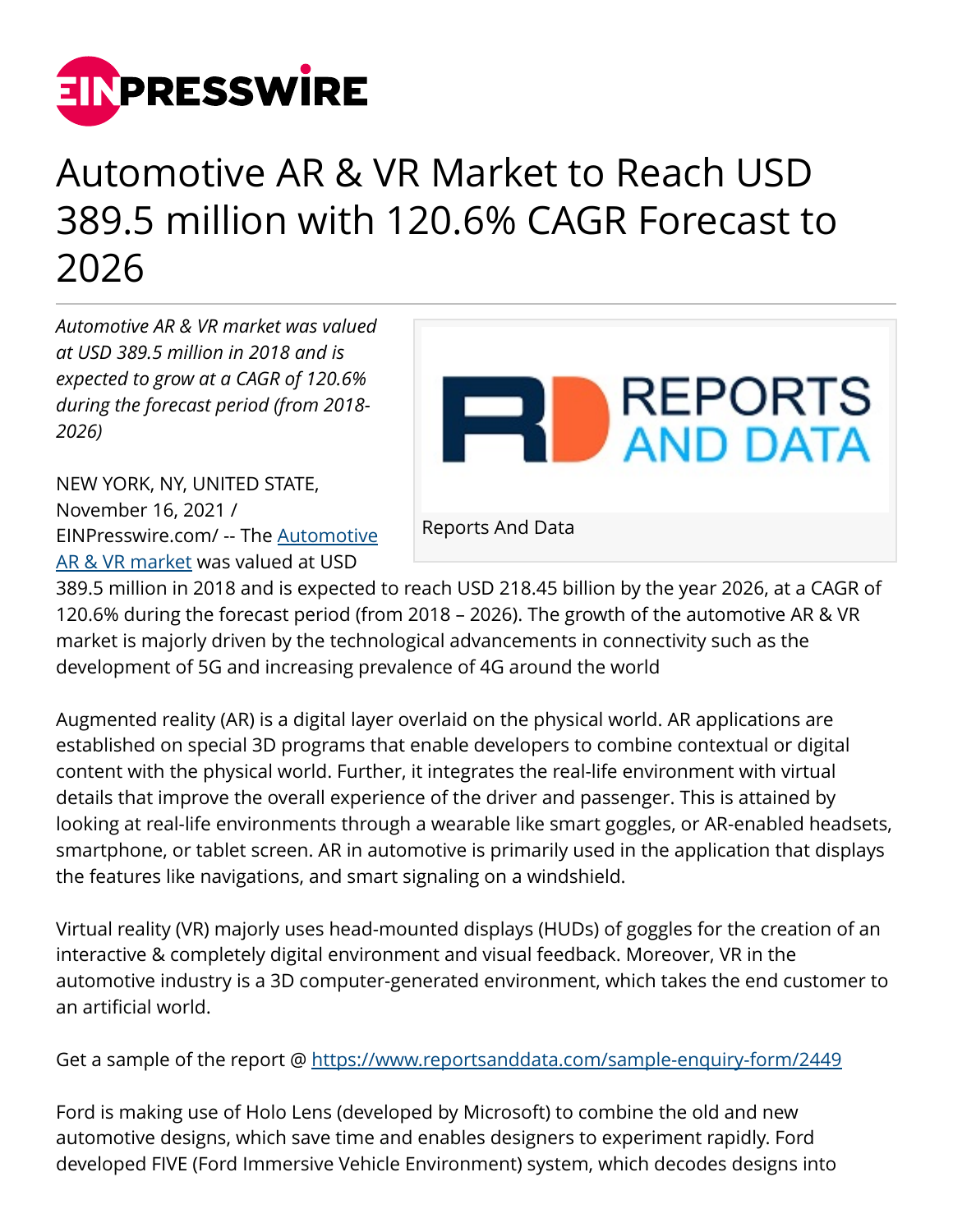virtual cars. With the help of the technology, Ford enables designers to collaborate with each other sitting in across the globe, and then they can inspect car components down to the smallest level

AR & VR technologies are making their way efficiently in the global automotive industry. These technologies, with more technological development, can take on the throne in the next few years. Hence, several automotive OEMs are currently investing in the research, development, and implementation of automotive AR & VR products.

To identify the key trends in the industry, click on the link below: <https://www.reportsanddata.com/report-detail/automotive-ar-and-vr-market>

Further key findings from the report suggest-

Asia Pacific region is expected to grow with the highest CAGR owing to the increasing population, growing automobile industry

Formation of mixed reality (MR) from the integration of augmented and virtual reality (AR & VR) along with the technological development in HUD system to boost safety which will further boost the growth of the automotive AR & VR market

By the application segment, the R&D segment accounted for a quarter of the global automotive AR & VR market in 2018.

Used-car dealerships like Vroom are adopting automotive AR & VR technology to remotely showcase their available assortment of car models. It can be costly to physically bring each vehicle to the customers only for demonstration purpose

BMW has pioneered the usage of AR for the vehicle's service work. In the BMW system, maintenance techs wear headsets that project instructions, tools and procedures on the current work area

The dealership is projecting the vehicle's 360° impressions, and a customer can walk around as if it were a real car by using Simultaneous localization and mapping (SLAM) technology

At CES 2019, Nissan has presented its new technology - Invisible-to-Visible technology (I2V) concept that creates "a 360-degree virtual space around the vehicle to provide real-time road data and make manual navigation assistance safer and smarter

With the help of AR technology, salespeople are using their smartphone camera to view the car with overlaid information about every available option, financing and parameters like - weight, performance or mileage

Regional development in the region - Asia Pacific over the forecasted period is anticipated to be high, as favorable government investment and initiatives in the developing countries like China and India for the implementation of AR & VR technology in automotive and digital production Many companies like Robert Bosch GmbH, Microsoft Corp., Continental AG, Hyundai Motor Group, Volkswagen AG, Unity Technologies ApS, Visteon Corp., HTC Corp., WayRay AG and others are operating in the global automotive AR & VR marketplace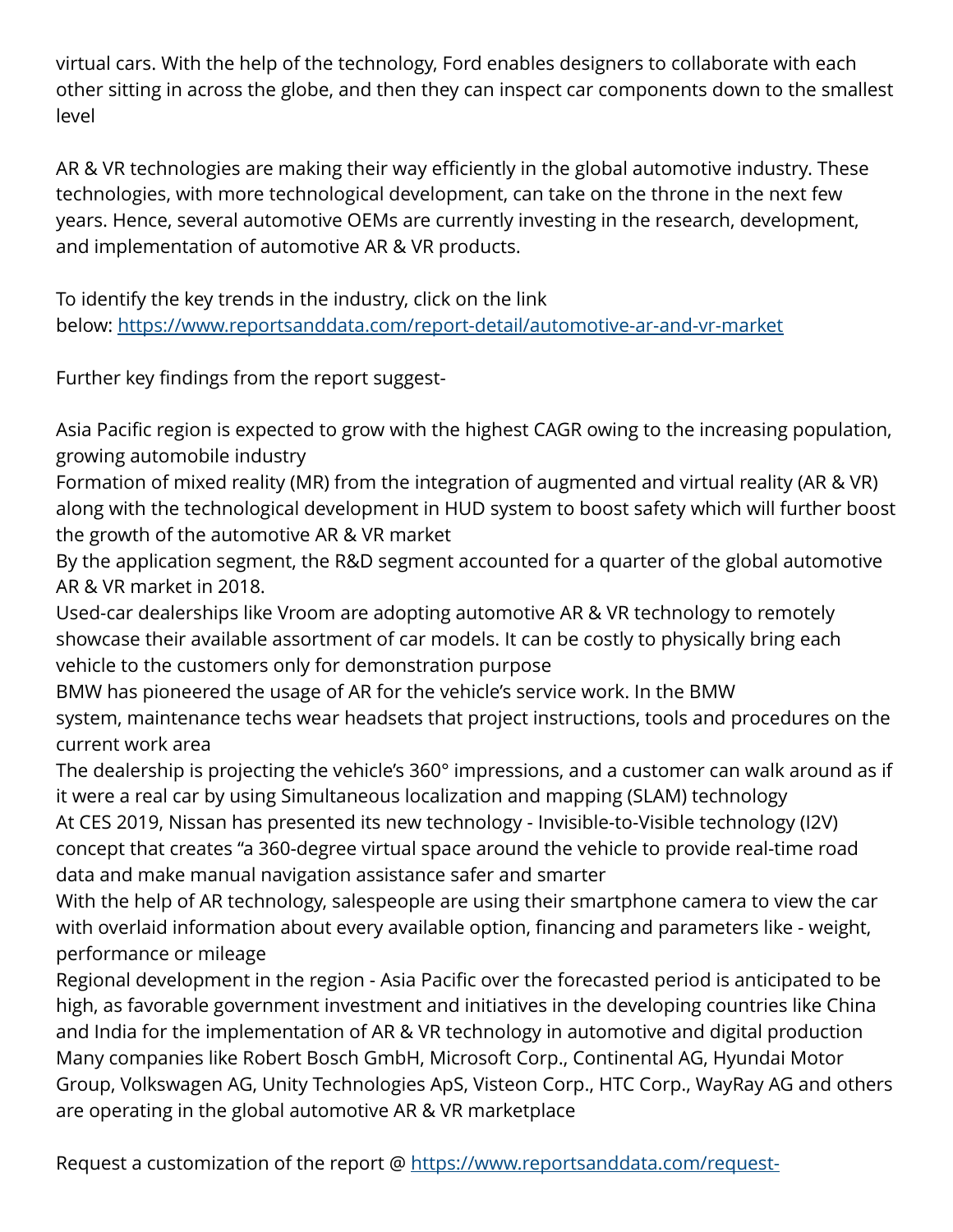Table of Content:

Chapter 1. Automotive AR & VR Market Segmentation & Impact Analysis

- 1.1. Automotive AR & VR Segmentation Analysis
- 1.2. Automotive AR & VR Market Value Chain Analysis, 2016-2026
- 1.3. Regulatory Framework
- 1.4. Automotive AR & VR Market Impact Analysis
- 1.4.1. Market Driver Analysis
- 1.4.1.1. Technological Advancement of autonomous vehicles, 5G Network
- 1.4.1.2. Increasing Driver's Safety Concerns
- 1.4.2. Market Restraint Analysis
- 1.4.2.1. Threats To The Physical And Emotional Wellbeing Of The End-Users
- 1.5. Key Opportunities Prioritized
- 1.6. Automotive AR & VR Pricing Analysis
- 1.7. Industry Analysis Porter\'s
- 1.8. Automotive AR & VR PESTEL Analysis
- Chapter 2. Automotive AR & VR Market By Function Type Insights & Trends
- 2.1. Automotive AR & VR: By Function Type Dynamics & Market Share, 2018 & 2026 2.2. R&D
- 2.2.1. Market Estimates And Forecast, 2016 2026 (USD Million)
- 2.2.2. Market Estimates And Forecast, By Region, 2016 2026 (USD Million)
- 2.3. Manufacturing & Supply
- 2.3.1. Market Estimates And Forecast, 2016 2026 (USD Million)
- 2.3.2. Market Estimates And Forecast, By Region, 2016 2026 (USD Million)
- 2.4. Marketing & Sales
- 2.4.1. Market Estimates And Forecast, 2016 2026 (USD Million)
- 2.4.2. Market Estimates And Forecast, By Region, 2016 2026 (USD Million)
- 2.5. Aftersales
- 2.5.1. Market Estimates And Forecast, 2016 2026 (USD Million)
- 2.5.2. Market Estimates And Forecast, By Region, 2016 2026 (USD Million)
- 2.6. Support Functions
- 2.6.1. Market Estimates And Forecast, 2016 2026 (USD Million)
- 2.6.2. Market Estimates And Forecast, By Region, 2016 2026 (USD Million) 2.7. Product
- 2.7.1. Market Estimates And Forecast, 2016 2026 (USD Million)
- 2.7.2. Market Estimates And Forecast, By Region, 2016 2026 (USD Million)
- Chapter 3. Automotive AR & VR Market By Type Insights & Trends
- 3.1. Automotive AR & VR By Type Dynamics & Market Share, 2018 & 2026 3.2. AR
- 3.2.1. Market Estimates And Forecast, 2016 2026 (USD Million)
- 3.2.2. Market Estimates And Forecast, By Region, 2016 2026 (USD Million)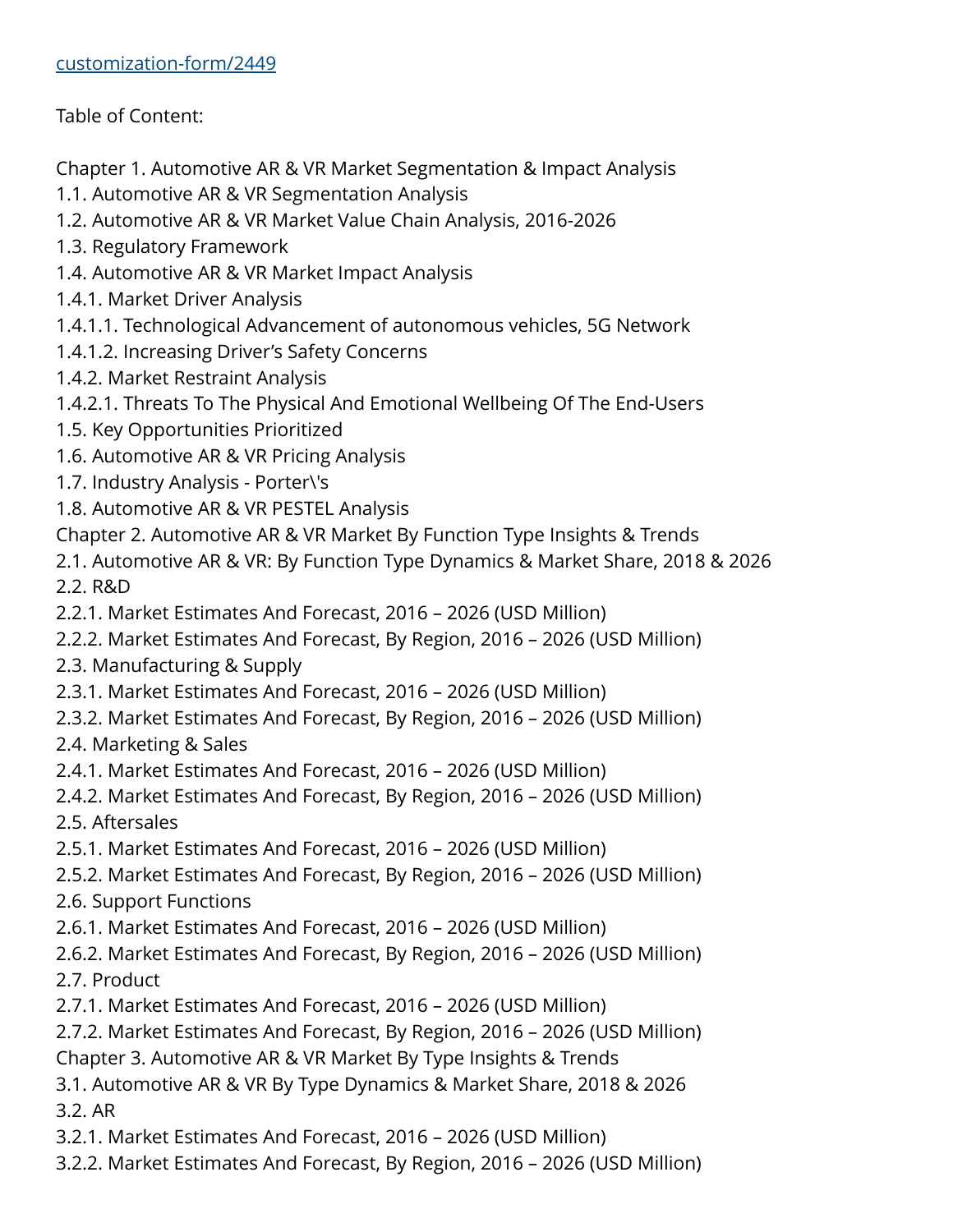3.3. VR

3.3.1. Market Estimates And Forecast, 2016 – 2026 (USD Million)

3.3.2. Market Estimates And Forecast, By Region, 2016 – 2026 (USD Million)

3.4. MR

3.4.1. Market Estimates And Forecast, 2016 – 2026 (USD Million)

3.4.2. Market Estimates And Forecast, By Region, 2016 – 2026 (USD Million)...

For the purpose of this study, Reports and Data have segmented the industry by function, by Type, by Component and by Region:

Automotive AR & VR by Function (Revenue, USD Million; 2016–2026)

Research and Development Manufacturing and Supply Marketing and Sales Aftersales Support Functions Product

Automotive AR & VR by Type (Revenue, USD Million; 2016–2026)

Augmented Reality Virtual Reality Mixed Reality

Automotive AR & VR by Component (Revenue, USD Million; 2016–2026)

Software Hardware Camera Sensor Radar LIDARs Image Sensors Mounted Projectors Reflection Mirrors

Automotive AR & VR by Region (Revenue, USD Million; 2016–2026)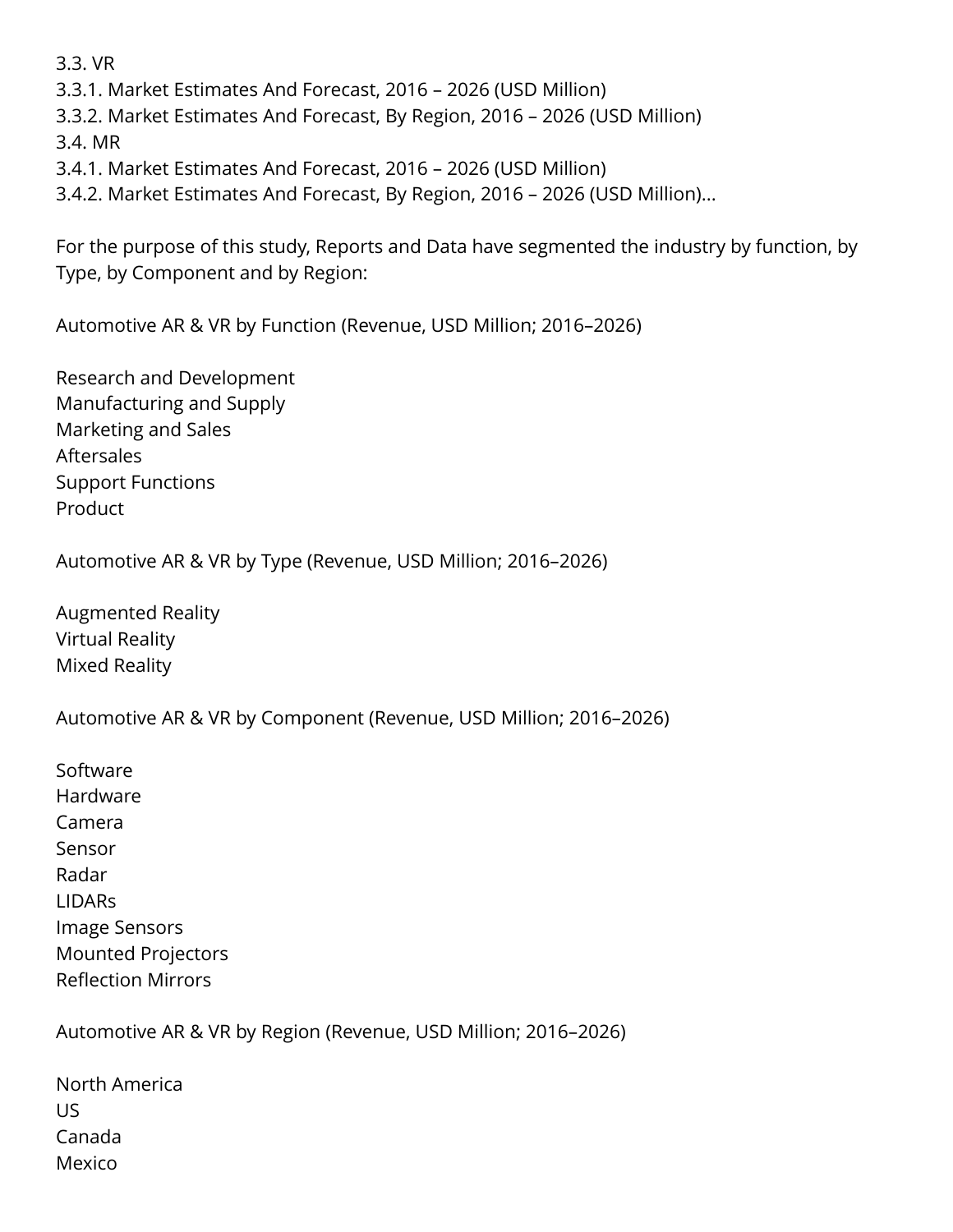Europe Germany France UK Spain Italy Benelux Rest of the Europe Asia Pacific China India Japan South Korea Singapore Rest of Asia-Pacific Middle East and Africa Latin America Brazil Argentina Rest of Latin America

Request a discount on the report @ [https://www.reportsanddata.com/discount-enquiry](https://www.reportsanddata.com/discount-enquiry-form/2449)[form/2449](https://www.reportsanddata.com/discount-enquiry-form/2449)

About us:

Reports and Data is a research and consulting company that provides syndicated research reports, customized research reports, and consulting services. Our solutions purely focus on your purpose to locate, target and analyze consumer behavior shifts across demographics, across industries and help client's make a smarter business decision. We offer intelligence studies ensuring relevant and fact-based research across a multiple industries including Healthcare, Technology, Chemicals, Power and Energy. We consistently update our research offerings to ensure our clients are aware about the latest trends existent in the. Reports and Data has a strong base of experienced analysts from varied areas of expertise.

Contact us:

+1-212-710-1370

Reports and data

sales@reportsanddata.com